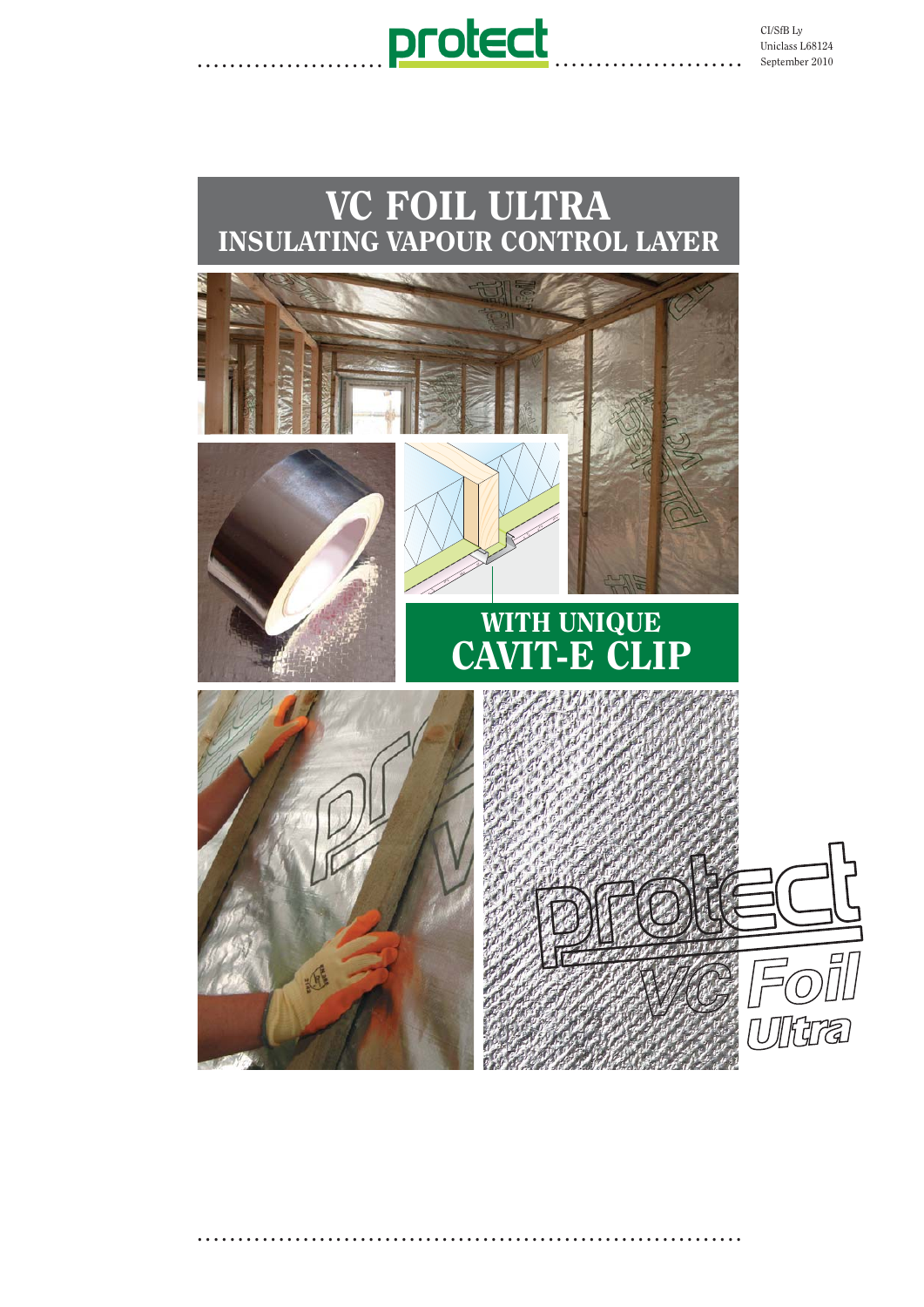# **VC FOIL ULTRA INSULATING VAPOUR CONTROL LAYER**

**protect** 



**D**rotect VC Foil Ultra is a robust highly reflective low emissivity vapour control layer which has been developed to enhance the thermal performance of walls, ceilings and floors and now offers Class 1 Surface Spread of Flame to BS476-7. It provides significant thermal, strength and performance enhancements over conventional vapour control layer materials with the added benefit of a service cavity.

**..........................**

- Excellent vapour resistance
- Helps to avoid condensation risk in accordance with BS 5250: 2002
- Reduces air leakage when used with Protect VC Foil sealing tape as required by Building Regulations
- Low emissivity reflective surface enhances the thermal performance of the structure into which it is incorporated
- Corrosion and damage resistant reflective surface
- Excellent nail tear resistance
- High burst strength, tough and durable
- Easy to cut and lightweight to handle
- Foil faced moisture resistant tape to ensure correct sealing and air tightness
- Independently certified for all applications

#### Composition

Protect VC Foil Ultra is a triple ply construction including a tough non-woven core layer with a bright high purity aluminium foil which is bonded with a further LDPE interlayer.

**.................................................**

#### Size

Roll sizes 1.5m x 50m (75m<sup>2</sup>) and 3m x 50m (150m2 ), branded as Protect VC Foil Ultra. Protect VC Foil sealing tape 50m x 50mm.

#### Protect VC low emissivity technology

Protect VC Foil Ultra provides a highly reflective, low emissivity layer. When installed facing into an unventilated airspace, this effectively blocks infra red radiation and enhances the thermal performance of the airspace, and hence the overall U-value of the construction. Normal high emissivity airspaces are compared with low 'e' airspaces in the table below.

Thermal resistance is calculated to BS EN ISO 6946: 1997 'Thermal resistance and thermal transmittance - calculation method'.



#### Improvement in thermal resistance values using Protect VC Foil Ultra

|                        | Airspace | Unventilated airspace: | Improvement                     |                 |
|------------------------|----------|------------------------|---------------------------------|-----------------|
|                        | (mm)     | No special             | with                            |                 |
|                        |          | treatment $(m^2K/W)$   | facing into airspace $(m^2K/W)$ | Protect VC Foil |
| Heat flow horizontal   | >20      | 0.18                   | 0.78                            | 333%            |
| Heat flow upwards      | >13      | 0.16                   | 0.53                            | 233%            |
| Heat flow downwards 50 |          | 0.21                   | 1.41                            | 571%            |
|                        |          |                        |                                 |                 |

#### **Performance**

|                                                                    | MD (along roll) | CD (across roll) |  |
|--------------------------------------------------------------------|-----------------|------------------|--|
| Nail Tear Strength (N) to EN 12310-1 with mods                     | 160             | 160              |  |
| Tensile Strength (N/50mm) to EN 12311-1 with mods                  | 229             | 226              |  |
| Elongation $(\%)$ to EN 12311-1 with mods                          | 65              | 65               |  |
| Water vapour resistance (MNs/g) to EN 1931                         | >589            |                  |  |
| Thermal resistance m <sup>2</sup> K/W heat flow horizontal<br>0.78 |                 |                  |  |
| Weight $g/m^2$                                                     | 140             |                  |  |

**...........................................................................................**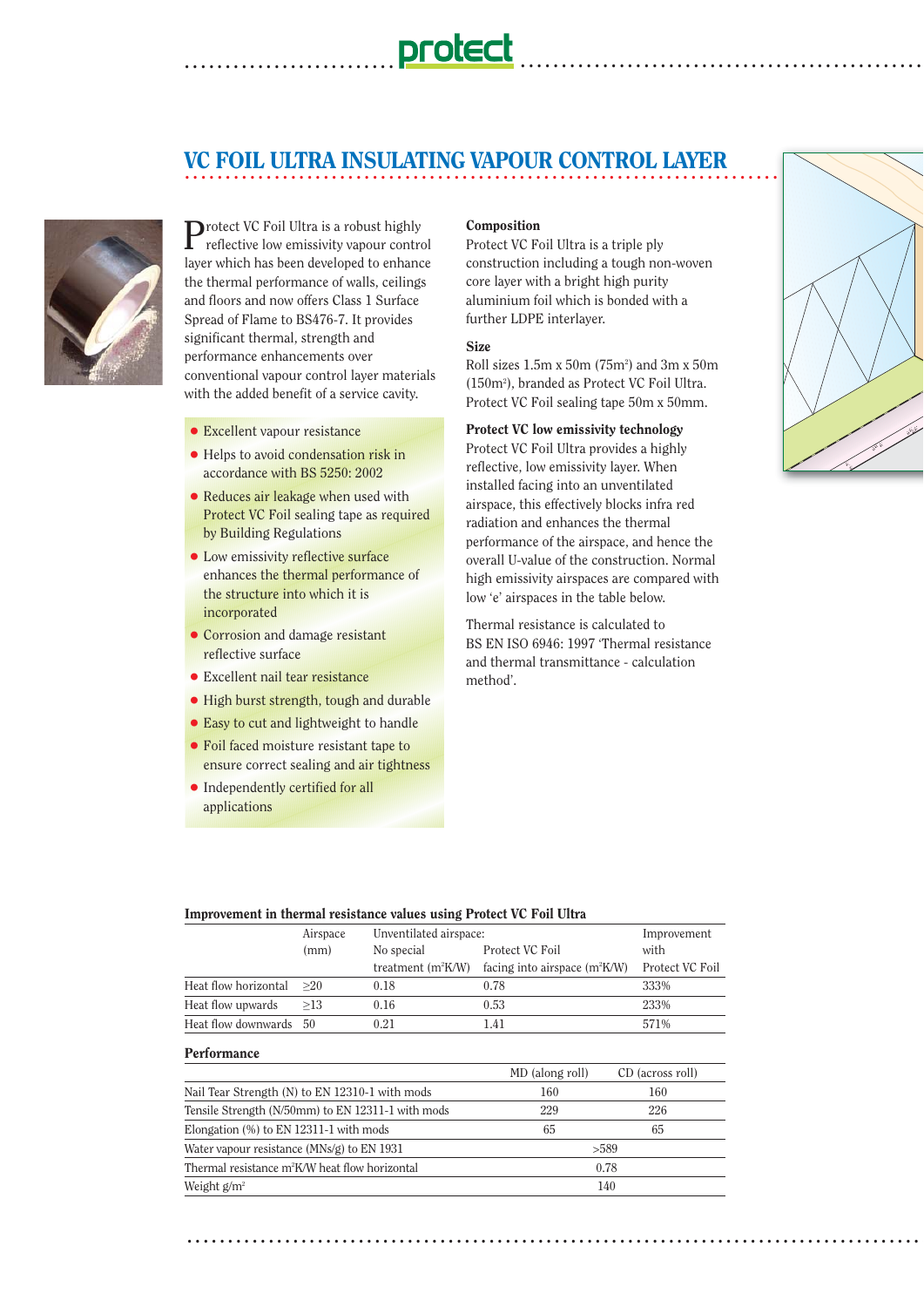

# Cavit-E clip

The Cavit-E clip has been designed specifically for use with Protect VC Foil Ultra to enhance thermal performance of timber frame walls and warm roofs.

**................................................................................................................**

It simply clips over the studs or rafters, holding the Protect VC Foil Ultra in place and creating a minimum 20mm unventilated airspace. This improves the thermal performance without increasing the stud/rafter size or the overall thickness of the construction.

It has the added benefit of creating a cavity for services on the warm side of the insulation without

compromising the integrity of the vapour control layer.

The Cavit-E clip is a sprung plastic section which fits a range of stud or rafter widths and is supplied in 2.2m lengths.

- Enhanced thermal performance (U-value) see comparison following.
- Improved air tightness, limiting heat loss.
- Can reduce air leakage by 60% for SAP calculation purposes.
- Maximises internal floor areas.
- Reduced installation costs.
- Can be used with all insulation types but ideally suited for flexible fibrous and blown insulation.
- Quick and easy to install.
- Reduces the need for stapling the vapour control layer.
- Maintains the integrity of the vapour control layer and creates a low emissivity cavity and service void.

#### **Standard**



#### Enhanced with Cavit-E clip and Protect VC Foil Ultra



- *reduced insulation*
- *Protect VC Foil Ultra membrane*

**..................................................................................................................**





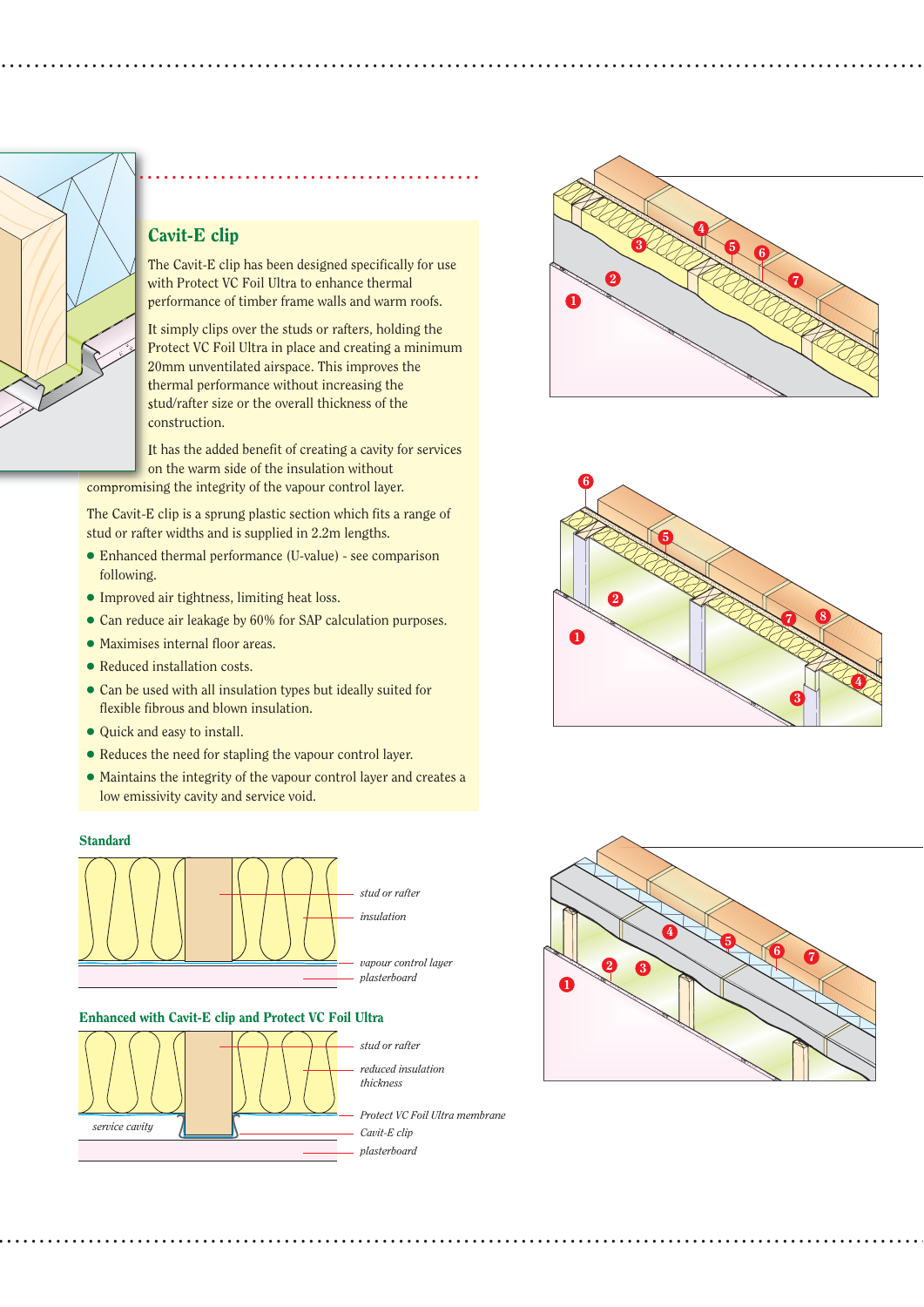## Timber frame wall construction

| Layer                                 | Thickness |                  | Thermal conductivity | Bridging         |                           | Thermal resistance |  |
|---------------------------------------|-----------|------------------|----------------------|------------------|---------------------------|--------------------|--|
|                                       | (mm)      | $\lambda$ (W/mK) |                      | fraction         | $R(m^2K/W)$               |                    |  |
|                                       |           | laver            | bridge               |                  | laver                     | bridge             |  |
| Surface resistance, internal          |           |                  |                      |                  | 0.130                     |                    |  |
| 1 Plasterboard                        | 12.5      | 0.210            |                      |                  | 0.060                     |                    |  |
| 2 Vapour control laver                |           |                  |                      |                  | ٠                         |                    |  |
| <b>3</b> Insulation batt/timber frame | 140       | 0.040            | 0.120                | 0.150            | 3.500                     | 1.167              |  |
| 4 OSB sheathing                       | 9         | 0.130            |                      |                  | 0.069                     |                    |  |
| 5 Protect TF200 breather membrane     |           |                  |                      |                  | $\overline{\phantom{0}}$  |                    |  |
| <b>6</b> Cavity unventilated          | 50        |                  |                      |                  | 0.180                     |                    |  |
| <b>7</b> Brick outer leaf             | 102.5     | 0.770            |                      |                  | 0.133                     |                    |  |
| Surface resistance, external          |           |                  |                      |                  | 0.040                     |                    |  |
| Total wall thickness 314mm            |           |                  |                      | Total resistance | $4.112m$ <sup>2</sup> K/W |                    |  |

**........................................................................................**

#### Enhanced U value 0.24 W/m<sup>2</sup>K

# Incorporates Protect Cavit-E clip and reflective technology<br>Compared with atoms of construction that has an in

| Compared with standard construction this has an improved U-value with thinner insulation and the same overall wall thickness. |           |       |                      |                  |                    |        |             |  |
|-------------------------------------------------------------------------------------------------------------------------------|-----------|-------|----------------------|------------------|--------------------|--------|-------------|--|
| Laver                                                                                                                         | Thickness |       | Thermal conductivity | Bridging         | Thermal resistance |        |             |  |
|                                                                                                                               | (mm)      |       | $\lambda$ (W/mK)     |                  | fraction           |        | $R(m^2K/W)$ |  |
|                                                                                                                               |           | laver | bridge               |                  | laver              | bridge |             |  |
| Surface resistance, internal                                                                                                  |           |       |                      |                  | 0.130              |        |             |  |
| 1 Plasterboard                                                                                                                | 12.5      | 0.210 |                      |                  | 0.060              |        |             |  |
| 2 Vapour control layer Protect VC Foil Ultra                                                                                  |           |       |                      |                  | -                  |        |             |  |
| <b>3</b> Low-E cavity & Cavit-E clip (part of stud)                                                                           | >20       |       | 0.120                | 0.150            | $0.780**0.167$     |        |             |  |
| 4 Insulation batt/timber frame                                                                                                | 120       | 0.040 | 0.120                | 0.150            | 3.000              | 1.000  |             |  |
| <b>5</b> OSB sheathing                                                                                                        | 9         | 0.130 |                      |                  | 0.069              |        |             |  |
| <b>6</b> Protect TF200 Thermo breather membrane                                                                               |           |       |                      |                  | ٠                  |        |             |  |
| <b>7</b> Cavity unventilated low-E                                                                                            | 50        |       |                      |                  | 0.770              |        |             |  |
| <b>8</b> Brick outer leaf                                                                                                     | 102.5     | 0.770 |                      |                  | 0.133              |        |             |  |
| Surface resistance, external                                                                                                  |           |       |                      |                  | 0.040              |        |             |  |
| Total wall thickness 314mm                                                                                                    |           |       |                      | Total resistance | $4.982m^2K/W$      |        |             |  |

Protect VC Foil Ultra with Cavit-E clips creates a 20mm unventilated airspace which is equivalent to 34mm of *N=0.032 mineral wool or* 38mm of  $\lambda$ =0.040 mineral wool fitted between studs.

*For further thermal enhancement, foil-faced plasterboard can be used.*

# Masonry wall construction

#### U-value: 0.27 W/m<sup>2</sup>K

| Laver                                               | Thickness<br>(mm) | Thermal conductivity<br>$\lambda$ (W/mK) | Bridging<br>fraction | Thermal resistance<br>$R(m^2K/W)$ |  |  |
|-----------------------------------------------------|-------------------|------------------------------------------|----------------------|-----------------------------------|--|--|
|                                                     |                   | bridge<br>laver                          |                      | bridge<br>laver                   |  |  |
| Surface resistance internal                         |                   |                                          |                      | 0.130                             |  |  |
| 1 Plasterboard                                      | 12.5              | 0.185                                    |                      | 0.068                             |  |  |
| <b>2</b> Low-E service cavity with                  | >20               | 0.130                                    | 0.08                 | $0.780**0.154$                    |  |  |
| <b>3</b> Vapour control layer Protect VC Foil Ultra |                   |                                          |                      |                                   |  |  |
| 4 Lightweight Aircrete block                        | 100               | 0.110                                    |                      | 0.909                             |  |  |
| <b>5</b> Insulation with foil face                  | 50                | 0.022                                    |                      | 2.273                             |  |  |
| <b>6</b> Low-E unventilated cavity                  | 50                |                                          |                      | 0.644                             |  |  |
| <b>7</b> Brick outer leaf                           | 102.5             | 0.770                                    |                      | 0.133                             |  |  |
| Surface resistance external                         |                   |                                          |                      | 0.040                             |  |  |
| Total wall thickness 335mm                          |                   |                                          | Total resistance     | 4.158m <sup>2</sup> K/W           |  |  |

*Protect VC Foil Ultra and a 20mm airspace can significantly reduce drying out time of the structure, therefore reducing the overall build time of the project. In addition to the benefit of the service cavity, Protect VC Foil Ultra will also improve the airtightness of the wall and therefore further limit heat loss.*

*\*\*Thermal resistance data for Protect VC Foil Ultra facing a still air cavity has been derived by hot box testing with a 50mm cavity to BS EN 8990:1996 at National Physical Laboratories. Calculations to EN ISO 6946: 1996 show that there is no additional thermal benefit for cavities greater than 20mm (horizontal air layer).*

**..........................................................................................**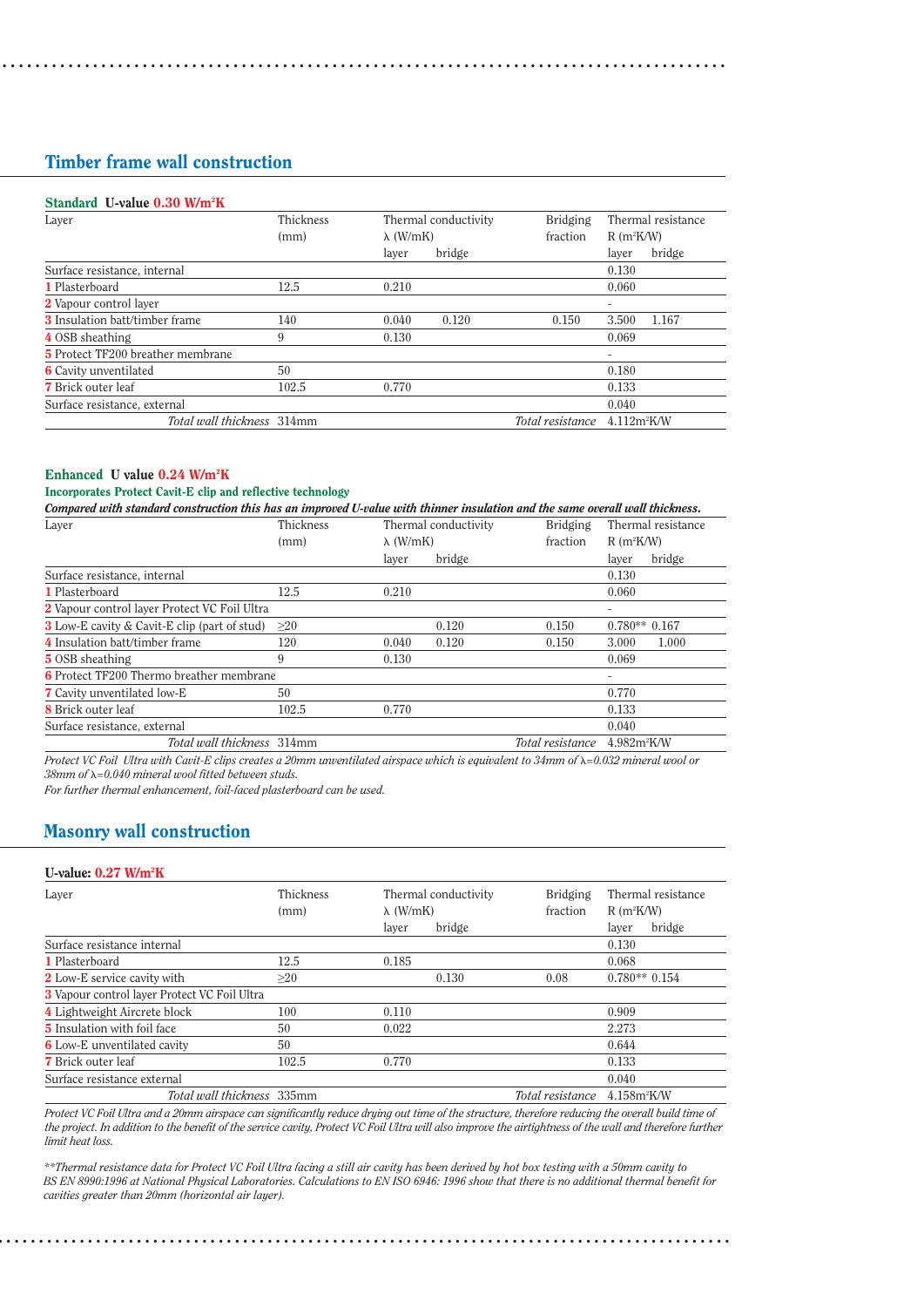# Warm roof/ceiling construction

### Standard U-value 0.20 W/m<sup>2</sup>K

| Laver                                                       | Thickness | Thermal conductivity<br>$\lambda$ (W/mK) |        | Bridging         |                          | Thermal resistance |
|-------------------------------------------------------------|-----------|------------------------------------------|--------|------------------|--------------------------|--------------------|
|                                                             | (mm)      |                                          |        | fraction         | $R(m^2K/W)$              |                    |
|                                                             |           | laver                                    | bridge |                  | laver                    | bridge             |
| Surface resistance, internal                                |           |                                          |        |                  | 0.100                    |                    |
| 1 Plasterboard                                              | 12.5      | 0.210                                    |        |                  | 0.060                    |                    |
| 2 Vapour control layer                                      |           |                                          |        |                  | $\overline{\phantom{a}}$ |                    |
| <b>3</b> Insulation board/rafters                           | 150       | 0.022                                    | 0.130  | 0.0800           | 6.818                    | 1.154              |
| 4 Protect VP400 vapour permeable underlay                   |           |                                          |        |                  | $\overline{\phantom{a}}$ |                    |
| <b>5</b> Air layer ventilated (battens & counterbattens) 50 |           |                                          |        |                  | $\overline{\phantom{a}}$ |                    |
| <b>6</b> Tiles (clay)                                       | 15        | 1.000                                    |        |                  | ۰                        |                    |
| Surface resistance, external                                |           |                                          |        |                  | 0.100                    |                    |
| Total roof thickness 228mm                                  |           |                                          |        | Total resistance | 7.078m²K/W               |                    |

**..........................................**



#### Enhanced U-value 0.20 W/m<sup>2</sup>K

Incorporates Protect VC Foil Ultra and Cavit-E clip

*Compared with standard construction this achieves the same U-value with significantly thinner insulation and the same overall depth of the roof construction.*

| Laver                                                       | Thickness | Thermal conductivity<br>$\lambda$ (W/mK) |        | <b>Bridging</b>  | Thermal resistance |  |
|-------------------------------------------------------------|-----------|------------------------------------------|--------|------------------|--------------------|--|
|                                                             | (mm)      |                                          |        | fraction         | $R(m^2K/W)$        |  |
|                                                             |           | laver                                    | bridge |                  | bridge<br>laver    |  |
| Surface resistance, internal                                |           |                                          |        |                  | 0.100              |  |
| 1 Gyproc Wallboard                                          | 12.5      | 0.160                                    |        |                  | 0.078              |  |
| 2 Vapour control layer, Protect VC Foil Ultra               |           |                                          |        |                  |                    |  |
| <b>3</b> Low-E cavity & Cavit-E Clip (part of rafter)       | 20        |                                          | 0.130  | 0.0800           | $0.530**$<br>0.154 |  |
| 4 Insulation board/rafters                                  | 130       | 0.022                                    | 0.130  | 0.0800           | 5.909<br>1.000     |  |
| 5 Protect VP400 vapour permeable underlay                   |           |                                          |        |                  |                    |  |
| <b>6</b> Air layer ventilated (battens & counterbattens) 50 |           |                                          |        |                  |                    |  |
| <b>7</b> Tiles (clay)                                       | 15        | 1.000                                    |        |                  |                    |  |
| Surface resistance, external                                |           |                                          |        |                  | $0.100*$           |  |
| Total roof thickness 228mm                                  |           |                                          |        | Total resistance | $6.717m^2K/W$      |  |

*\*This resistance substitutes for surface resistance and the resistance of layers 6-7 because of the ventilated air layer (layer 6) \*\*Thermal resistance data for Protect VC Foil Ultra facing a still air cavity has been derived by hot box testing to BS EN 8990:1996 at National Physical Laboratories.*

*Protect VC Foil Ultra with Cavit-E clips creates a 20mm unventilated airspace which is equivalent to 20mm of* -*=0.022 rigid insulation fitted between rafters. The Cavit-E clip also acts as an insulation support, which helps reduce installation time.*

In warm roof constructions, BS 5250: 2002 requires a separate vapour control layer to be used on the warm side of the insulation, which should have sealed laps to reduce the risk of interstitial condensation. See Protect Sealing Tapes leaflet for further information.

**....................................................................................**